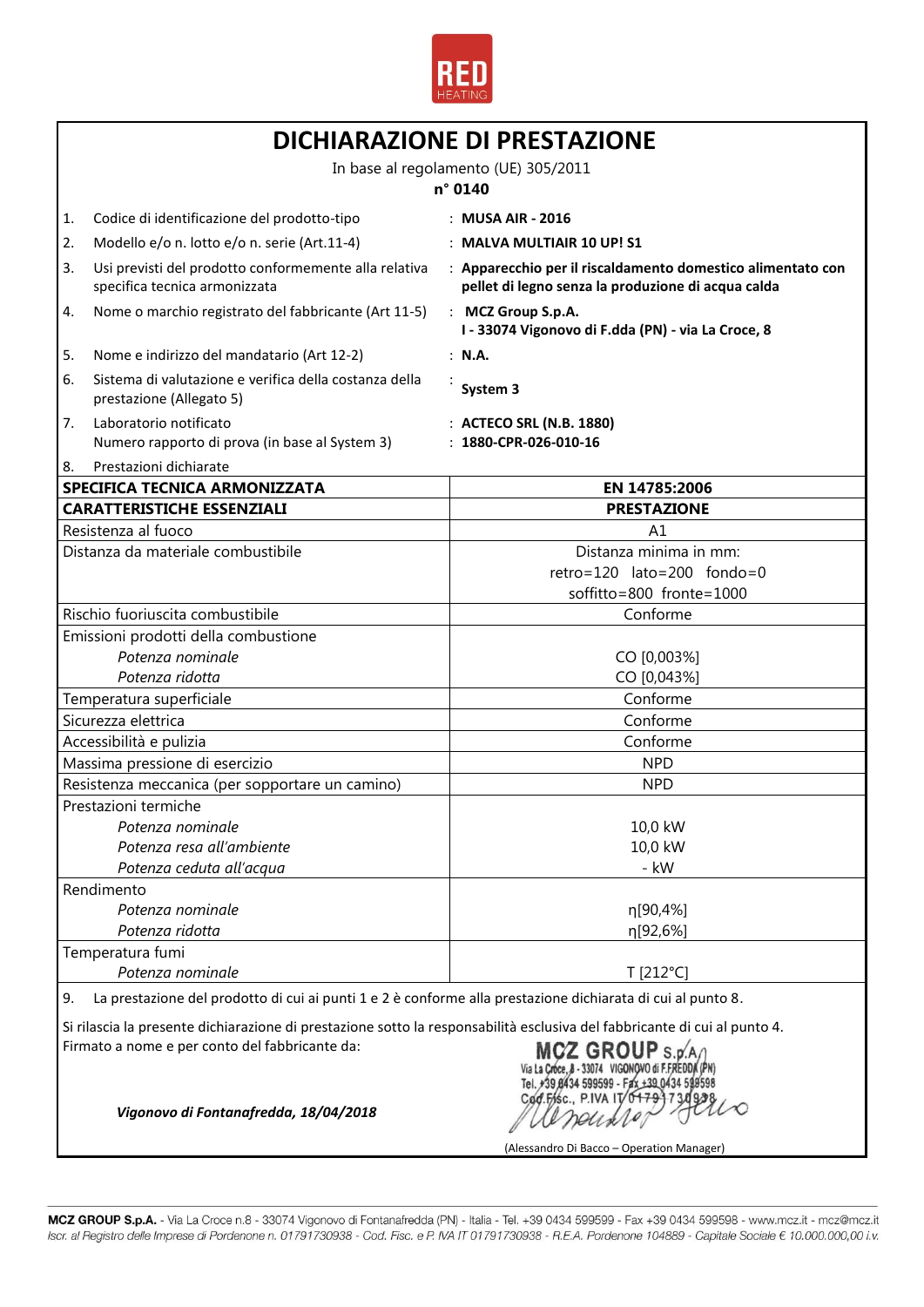

|                                                                     | DÉCLARATION DE PERFORMANCE<br>Selon le règlement (UE) 305/2011                                             |                                                                                                                   |  |
|---------------------------------------------------------------------|------------------------------------------------------------------------------------------------------------|-------------------------------------------------------------------------------------------------------------------|--|
|                                                                     |                                                                                                            |                                                                                                                   |  |
|                                                                     |                                                                                                            | n° 0140                                                                                                           |  |
| 1.                                                                  | Code d'identification unique du produit-type                                                               | : MUSA AIR - 2016                                                                                                 |  |
| 2.                                                                  | Modèle et/ou n° de lot et/ou n° de série (Art. 11-4)                                                       | : MALVA MULTIAIR 10 UP! S1                                                                                        |  |
| 3.                                                                  | Utilisation prévue du produit conformément aux<br>spécifications techniques harmonisées<br>correspondantes | Appareil de chauffage domestique alimenté au pellet de bois,<br>sans production d'eau chaude                      |  |
| 4.                                                                  | Nom ou marque enregistrée du fabricant (Art. 11-5)                                                         | : MCZ Group S.p.A.<br>I - 33074 Vigonovo di F.dda (PN) - via La Croce, 8                                          |  |
| 5.                                                                  | Nom et adresse du mandataire (Art. 12-2)                                                                   | : N.A.                                                                                                            |  |
| 6.                                                                  | Système d'évaluation et contrôle de la constance de<br>performance (Annexe 5)                              | System 3                                                                                                          |  |
| 7.                                                                  | Laboratoire notifié<br>Numéro du rapport d'essai (selon le System 3)                                       | : ACTECO SRL (N.B. 1880)<br>1880-CPR-026-010-16                                                                   |  |
| Performance déclarée<br>8.<br>SPÉCIFICATIONS TECHNIQUES HARMONISÉES |                                                                                                            | EN 14785:2006                                                                                                     |  |
|                                                                     | <b>CARACTÉRISTIQUES ESSENTIELLES</b>                                                                       | <b>PERFORMANCE</b>                                                                                                |  |
|                                                                     | Résistance au feu                                                                                          | A1                                                                                                                |  |
|                                                                     | Distance de sécurité aux matériaux combustibles                                                            | Distance minimum, en mm:<br>arrière=120<br>$c\hat{o}t\hat{e} = 200$<br>fond= $0$<br>plafond=800<br>$avant = 1000$ |  |
|                                                                     | Risque de fuite de combustible                                                                             | Conforme                                                                                                          |  |
|                                                                     | Émission des produits de combustion<br>Puissance nominale<br>Puissance réduite                             | CO [0,003%]<br>CO [0,043%]                                                                                        |  |
|                                                                     | Température de surface                                                                                     | Conforme                                                                                                          |  |
|                                                                     | Sécurité électrique                                                                                        | Conforme                                                                                                          |  |
|                                                                     | Facilité d'accès et nettoyage                                                                              | Conforme                                                                                                          |  |
|                                                                     | Pression maximale de service                                                                               | <b>NPD</b>                                                                                                        |  |
|                                                                     | Résistance mécanique (pour soutenir la cheminée)                                                           | <b>NPD</b>                                                                                                        |  |
|                                                                     | Performance thermique<br>Puissance nominale<br>Puissance rendue au milieu<br>Puissance rendue à l'eau      | 10,0 kW<br>10,0 kW<br>- kW                                                                                        |  |
|                                                                     | Rendement                                                                                                  |                                                                                                                   |  |
|                                                                     | Puissance nominale<br>Puissance réduite                                                                    | n[90,4%]<br>η[92,6%]                                                                                              |  |
|                                                                     | Température des fumées<br>Puissance nominale                                                               | T [212°C]                                                                                                         |  |
| 9.                                                                  | La performance du produit citée aux points 1 et 2 est conforme à la performance déclarée au point 8.       |                                                                                                                   |  |

Cette déclaration de performance est délivrée sous la responsabilité exclusive du fabricant cité au point 4. Signé au nom et pour le compte du fabricant par:

*Vigonovo di Fontanafredda, 18/04/2018*

MCZ GROUP S.p. A /<br>Via La Croce, 8 - 33074 VIGONOVO di F.FREDDA (PN)<br>Tel. +39 8434 599599 - Fax +39 0434 599598 Cod.Fisc., P.IVA IT 0479173 neuxion

(Alessandro Di Bacco – Operation Manager)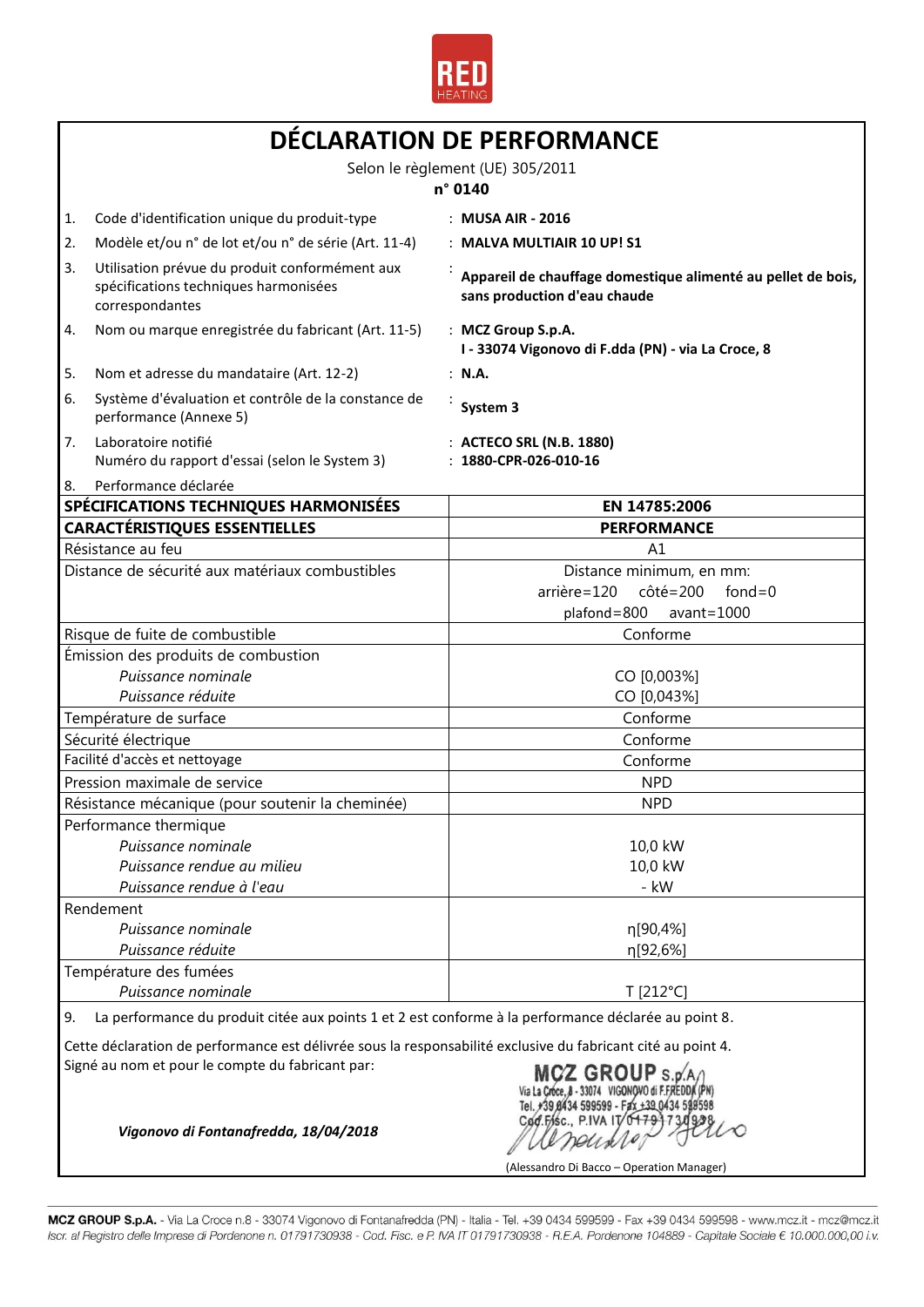

| LEISTUNGSERKLÄRUNG                                                                                                                                                                                       |                                                                                                                        |                                                                                         |  |
|----------------------------------------------------------------------------------------------------------------------------------------------------------------------------------------------------------|------------------------------------------------------------------------------------------------------------------------|-----------------------------------------------------------------------------------------|--|
|                                                                                                                                                                                                          | Gemäß der Verordnung (EG) 305/2011<br>n° 0140                                                                          |                                                                                         |  |
| 1.                                                                                                                                                                                                       | Eindeutiger Identifikationscode des Produktes - Typ                                                                    | : MUSA AIR - 2016                                                                       |  |
| 2.                                                                                                                                                                                                       | Modell und/oder Losnr. und/oder Seriennr (Art.11-4)                                                                    | : MALVA MULTIAIR 10 UP! S1                                                              |  |
| 3.                                                                                                                                                                                                       | Vorgesehene Verwendung des Produkts in<br>bereinstimmung mit der geltenden harmonisierten<br>technischen Spezifikation | Mit Holzpellets befeuerte Wärmeerzeuger für den<br>Wohnbereich ohne Warmwasserbereitung |  |
| 4.                                                                                                                                                                                                       | Name oder registriertes Warenzeichen des<br>Herstellers (Art 11-5)                                                     | : MCZ Group S.p.A.<br>I - 33074 Vigonovo di F.dda (PN) - via La Croce, 8                |  |
| 5.                                                                                                                                                                                                       | Name und Adresse des Auftragnehmers (Art 12-2)                                                                         | : N.A.                                                                                  |  |
| 6.                                                                                                                                                                                                       | System zur Bewertung und Überprüfung der<br>Leistungsbeständigkeit (Anlage 5)                                          | System 3                                                                                |  |
| 7.                                                                                                                                                                                                       | <b>Benanntes Labor</b><br>Nummer des Prüfberichts (gemäß System 3)                                                     | : ACTECO SRL (N.B. 1880)<br>$: 1880$ -CPR-026-010-16                                    |  |
| 8.                                                                                                                                                                                                       | Erklärte Leistungen                                                                                                    |                                                                                         |  |
|                                                                                                                                                                                                          | <b>HARMONISIERTE TECHNISCHE SPEZIFIKATION</b>                                                                          | EN 14785:2006                                                                           |  |
|                                                                                                                                                                                                          | <b>WESENTLICHE MERKMALE</b>                                                                                            | <b>LEISTUNGEN</b>                                                                       |  |
|                                                                                                                                                                                                          | Feuerbeständigkeit                                                                                                     | A1                                                                                      |  |
|                                                                                                                                                                                                          | Abstand von brennbarem Material                                                                                        | Mindestabstand, in mm:                                                                  |  |
|                                                                                                                                                                                                          |                                                                                                                        | Rückseite=120<br>Seite=200 Unterseite=0                                                 |  |
|                                                                                                                                                                                                          | Gefahr Brennstoffaustritt                                                                                              | Vorderseite=1000<br>$decke = 800$<br>Konform                                            |  |
|                                                                                                                                                                                                          | Emission von Verbrennungsprodukten                                                                                     |                                                                                         |  |
|                                                                                                                                                                                                          | Nennleistung                                                                                                           | CO [0,003%]                                                                             |  |
| Reduzierte Leistung                                                                                                                                                                                      |                                                                                                                        | CO [0,043%]                                                                             |  |
|                                                                                                                                                                                                          | Oberflächentemperatur                                                                                                  | Konform                                                                                 |  |
|                                                                                                                                                                                                          | Elektrische Sicherheit                                                                                                 | Konform                                                                                 |  |
|                                                                                                                                                                                                          | Zugänglichkeit und Reinigung                                                                                           | Konform                                                                                 |  |
|                                                                                                                                                                                                          | Maximaler Betriebsdruck                                                                                                | <b>NPD</b>                                                                              |  |
|                                                                                                                                                                                                          | Mechanische Festigkeit (um den Kamin zu tragen)                                                                        | <b>NPD</b>                                                                              |  |
|                                                                                                                                                                                                          | Thermische Leistungen                                                                                                  |                                                                                         |  |
|                                                                                                                                                                                                          | Nennleistung                                                                                                           | 10,0 kW                                                                                 |  |
|                                                                                                                                                                                                          | Der Umgebung gelieferte Leistung                                                                                       | 10,0 kW                                                                                 |  |
|                                                                                                                                                                                                          | Dem Wasser gelieferte Leistung                                                                                         | - kW                                                                                    |  |
|                                                                                                                                                                                                          | Wirkungsgrad                                                                                                           |                                                                                         |  |
|                                                                                                                                                                                                          | Nennleistung                                                                                                           | η[90,4%]                                                                                |  |
|                                                                                                                                                                                                          | Reduzierte Leistung                                                                                                    | η[92,6%]                                                                                |  |
| Rauchgastemperatur                                                                                                                                                                                       |                                                                                                                        |                                                                                         |  |
|                                                                                                                                                                                                          | Nennleistung                                                                                                           | T [212°C]                                                                               |  |
| 9.                                                                                                                                                                                                       | Die Leistung des Produktes gemäß den Punkten 1 und 2 entspricht der erklärten Leistung nach Punkt 8.                   |                                                                                         |  |
| Die vorliegende Leistungserklärung wird unter ausschließlicher Verantwortung des Herstellers erlassen, siehe Punkt 4.<br>Unterzeichnet im Namen und im Auftrag des Herstellers von:<br>MCZ GROUP S.p.A/I |                                                                                                                        |                                                                                         |  |

Tel. +39 8434 599599 - Fax +39 0434 599598<br>Cod. Fisc., P.IVA IT/047997349298 penares (Alessandro Di Bacco – Operation Manager)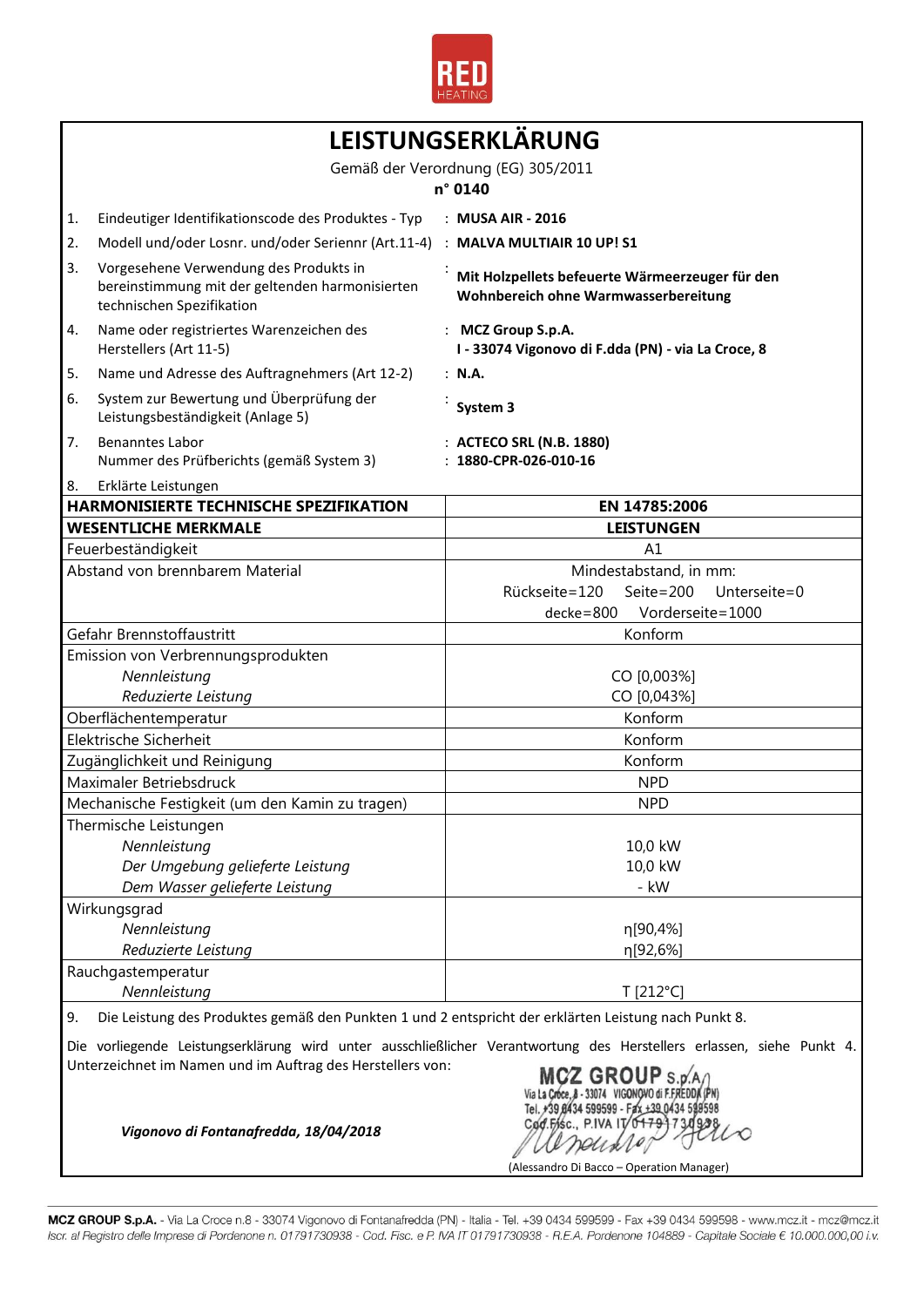

| <b>DECLARATION OF PERFORMANCE</b>                                                                                                                                                                  |                                                                                                                      |                                                                                         |  |
|----------------------------------------------------------------------------------------------------------------------------------------------------------------------------------------------------|----------------------------------------------------------------------------------------------------------------------|-----------------------------------------------------------------------------------------|--|
|                                                                                                                                                                                                    | According to Regulation (EU) 305/2011<br>n° 0140                                                                     |                                                                                         |  |
| 1.                                                                                                                                                                                                 | Unique identifier code for product-type                                                                              | : MUSA AIR - 2016                                                                       |  |
| 2.                                                                                                                                                                                                 | Model and/or batch no. and/or series no (Article 11-4) : MALVA MULTIAIR 10 UP! S1                                    |                                                                                         |  |
| 3.                                                                                                                                                                                                 | Intended uses of the product in accordance with the<br>applicable harmonised technical specification                 | : Residencial space heating appliance fired by wood pellets<br>without hot water supply |  |
| 4.                                                                                                                                                                                                 | Name or trademark of the manufacturer (Article 11-5) : MCZ Group S.p.A.                                              | I - 33074 Vigonovo di F.dda (PN) - via La Croce, 8                                      |  |
| 5.                                                                                                                                                                                                 | Name and address of the agent (Article 12-2)                                                                         | : N.A.                                                                                  |  |
| 6.                                                                                                                                                                                                 | Assessment and verification system for constancy of<br>performance (Annex 5)                                         | System 3                                                                                |  |
| 7.                                                                                                                                                                                                 | Laboratory notified<br>Test report number (based on System 3)                                                        | : ACTECO SRL (N.B. 1880)<br>: EN 14785:2006                                             |  |
| 8.                                                                                                                                                                                                 | Services declare                                                                                                     |                                                                                         |  |
|                                                                                                                                                                                                    | <b>HARMONISED TECHNICAL SPECIFICATIONS</b>                                                                           | EN 14785:2006                                                                           |  |
|                                                                                                                                                                                                    | <b>ESSENTIAL CHARACTERISTICS</b>                                                                                     | <b>PERFORMANCE</b>                                                                      |  |
|                                                                                                                                                                                                    | Reaction to fire<br>Distance to combustible material                                                                 | A1                                                                                      |  |
|                                                                                                                                                                                                    |                                                                                                                      | Minimum distance, in mm:<br>$sides = 200$                                               |  |
|                                                                                                                                                                                                    |                                                                                                                      | $rear=120$<br>$floor=0$<br>$ceiling = 800$<br>$front=1000$                              |  |
|                                                                                                                                                                                                    | Risk of burning fuel falling out                                                                                     | Pass                                                                                    |  |
|                                                                                                                                                                                                    | Emissions of combustion products                                                                                     |                                                                                         |  |
|                                                                                                                                                                                                    | Nominal heat output                                                                                                  | CO [0,003%]                                                                             |  |
|                                                                                                                                                                                                    | Reduced heat output                                                                                                  | CO [0,043%]                                                                             |  |
| Surface temperature                                                                                                                                                                                |                                                                                                                      | Pass                                                                                    |  |
| Electrical safety                                                                                                                                                                                  |                                                                                                                      | Pass                                                                                    |  |
| Cleanability                                                                                                                                                                                       |                                                                                                                      | Pass                                                                                    |  |
| Maximum water operating pressure                                                                                                                                                                   |                                                                                                                      | <b>NPD</b>                                                                              |  |
| Mechanical resistance (to carry a chimney/flue)                                                                                                                                                    |                                                                                                                      | <b>NPD</b>                                                                              |  |
|                                                                                                                                                                                                    | Thermal output                                                                                                       |                                                                                         |  |
|                                                                                                                                                                                                    | Nominal heat output                                                                                                  | 10,0 kW                                                                                 |  |
|                                                                                                                                                                                                    | Room heating output                                                                                                  | 10,0 kW                                                                                 |  |
|                                                                                                                                                                                                    | Water heating output                                                                                                 | - kW                                                                                    |  |
|                                                                                                                                                                                                    | Energy efficiency                                                                                                    |                                                                                         |  |
|                                                                                                                                                                                                    | Nominal heat output                                                                                                  | η[90,4%]                                                                                |  |
|                                                                                                                                                                                                    | Reduced heat output                                                                                                  | η[92,6%]                                                                                |  |
|                                                                                                                                                                                                    | Flue gas temperature                                                                                                 |                                                                                         |  |
|                                                                                                                                                                                                    | Nominal heat output                                                                                                  | T [212°C]                                                                               |  |
| 9.                                                                                                                                                                                                 | The performance of the product referred to in points 1 and 2 is consistent with the declared performance in point 8. |                                                                                         |  |
| This declaration of performance is issued under the manufacturer's sole responsibility referred to in point 4.<br>Signed in the name and on behalf of the manufacturer by:<br><b>MCZ GROUP</b> S.p |                                                                                                                      |                                                                                         |  |
|                                                                                                                                                                                                    | Cad.Filsc., P.IVA IV<br>Vigonovo di Fontanafredda, 18/04/2018                                                        |                                                                                         |  |

(Alessandro Di Bacco – Operation Manager)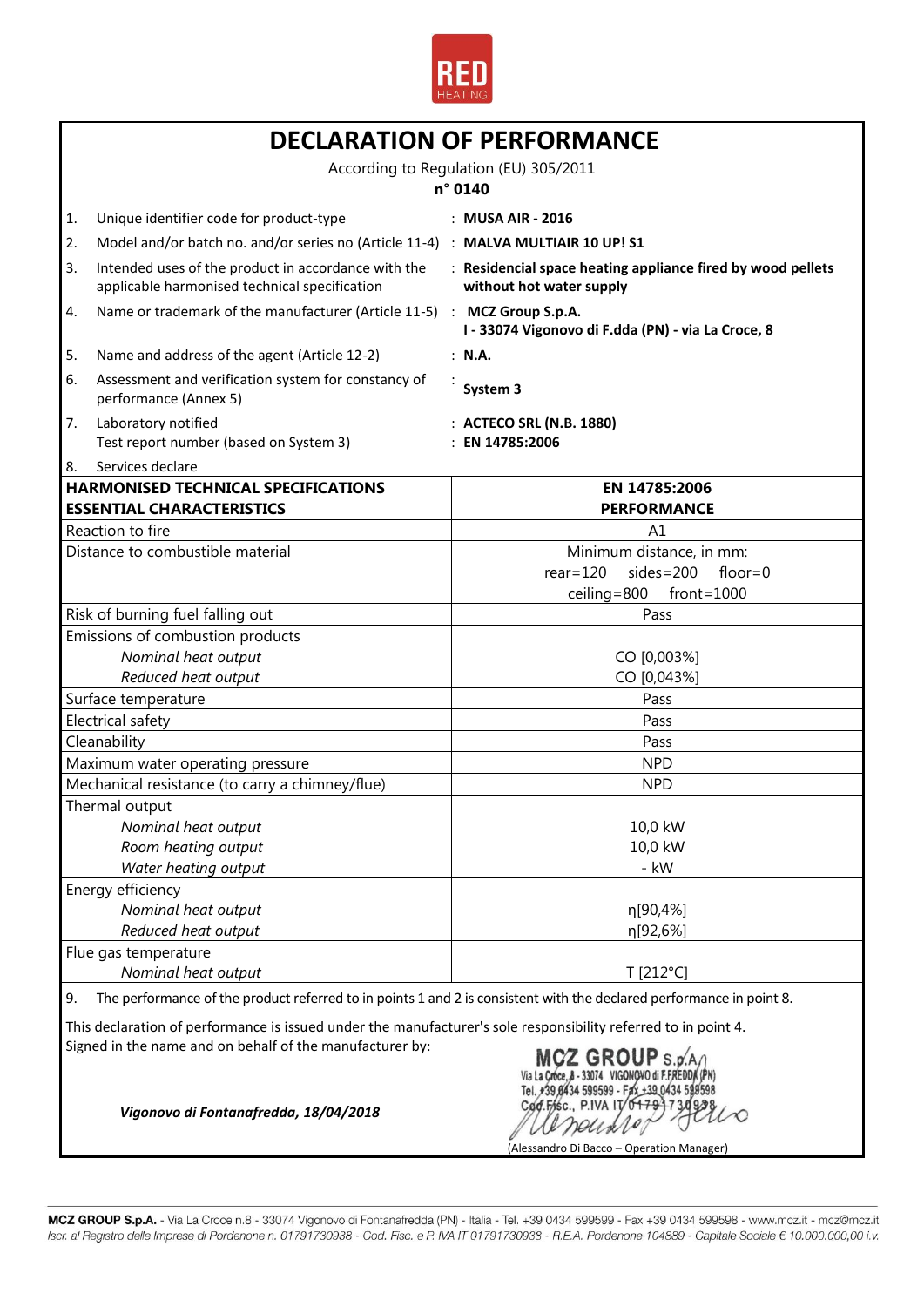

| PRESTATIEVERKLARING                                                                                                                                                                                                                                                                                                     |                                                                                                                           |                                                                                                 |  |
|-------------------------------------------------------------------------------------------------------------------------------------------------------------------------------------------------------------------------------------------------------------------------------------------------------------------------|---------------------------------------------------------------------------------------------------------------------------|-------------------------------------------------------------------------------------------------|--|
|                                                                                                                                                                                                                                                                                                                         | Volgens Verordening (EU) 305/2011<br>n° 0140                                                                              |                                                                                                 |  |
| 1.                                                                                                                                                                                                                                                                                                                      | Unieke identificatiecode van het producttype                                                                              | : MUSA AIR - 2016                                                                               |  |
| 2.                                                                                                                                                                                                                                                                                                                      | Model en/of lotnr. en/of serienummer (Art.11-4)                                                                           | : MALVA MULTIAIR 10 UP! S1                                                                      |  |
| 3.                                                                                                                                                                                                                                                                                                                      | Het beoogde gebruik van het product in<br>overeenstemming met de toepasselijke geharmoniseerde<br>technische specificatie | Apparaat voor huishoudelijke verwarming, gestookt met<br>houtpellets, zonder warmwaterproductie |  |
| 4.                                                                                                                                                                                                                                                                                                                      | Naam of handelsmerk van de fabrikant (Art 11-5)                                                                           | : MCZ Group S.p.A.<br>I - 33074 Vigonovo di F.dda (PN) - via La Croce, 8                        |  |
| 5.                                                                                                                                                                                                                                                                                                                      | Naam en adres van de gemachtigde (Art 12-2)                                                                               | : N.A.                                                                                          |  |
| 6.                                                                                                                                                                                                                                                                                                                      | Systeem voor de beoordeling en verificatie van de<br>prestatiebestendigheid (Bijlage 5)                                   | System 3                                                                                        |  |
| 7.                                                                                                                                                                                                                                                                                                                      | Erkend laboratorium                                                                                                       | : ACTECO SRL (N.B. 1880)                                                                        |  |
|                                                                                                                                                                                                                                                                                                                         | Nummer van het keuringsrapport (op grond van System                                                                       | : EN 14785:2006                                                                                 |  |
|                                                                                                                                                                                                                                                                                                                         | 3)                                                                                                                        |                                                                                                 |  |
| 8.                                                                                                                                                                                                                                                                                                                      | Aangegeven prestaties                                                                                                     |                                                                                                 |  |
|                                                                                                                                                                                                                                                                                                                         | <b>GEHARMONISEERDE TECHNISCHE SPECIFICATIE</b>                                                                            | EN 14785:2006                                                                                   |  |
|                                                                                                                                                                                                                                                                                                                         | <b>ESSENTIËLE KENMERKEN</b>                                                                                               | <b>PRESTATIE</b>                                                                                |  |
|                                                                                                                                                                                                                                                                                                                         | Weerstand tegen brand                                                                                                     | A1                                                                                              |  |
|                                                                                                                                                                                                                                                                                                                         | Afstand van brandbaar materiaal                                                                                           | Minimumafstand, in mm:<br>achterzijde=120<br>zijkant=200<br>bodem=0                             |  |
|                                                                                                                                                                                                                                                                                                                         |                                                                                                                           | voorzijde=1000<br>plafond=800                                                                   |  |
|                                                                                                                                                                                                                                                                                                                         | Gevaar voor brandstoflekken                                                                                               | Conform                                                                                         |  |
|                                                                                                                                                                                                                                                                                                                         | Uitstoot verbrandingsproducten                                                                                            |                                                                                                 |  |
|                                                                                                                                                                                                                                                                                                                         | Nominaal vermogen                                                                                                         | CO [0,003%]                                                                                     |  |
| Beperkt vermogen                                                                                                                                                                                                                                                                                                        |                                                                                                                           | CO [0,043%]                                                                                     |  |
| Oppervlaktetemperatuur                                                                                                                                                                                                                                                                                                  |                                                                                                                           | Conform                                                                                         |  |
|                                                                                                                                                                                                                                                                                                                         | Elektrische veiligheid                                                                                                    | Conform                                                                                         |  |
| Toegankelijkheid en reiniging                                                                                                                                                                                                                                                                                           |                                                                                                                           | Conform                                                                                         |  |
|                                                                                                                                                                                                                                                                                                                         | Maximum bedrijfsdruk                                                                                                      | <b>NPD</b>                                                                                      |  |
|                                                                                                                                                                                                                                                                                                                         | Mechanische sterkte (om de haard te ondersteunen)                                                                         | <b>NPD</b>                                                                                      |  |
|                                                                                                                                                                                                                                                                                                                         | Thermische prestaties                                                                                                     |                                                                                                 |  |
|                                                                                                                                                                                                                                                                                                                         | Nominaal vermogen                                                                                                         | 10,0 kW                                                                                         |  |
|                                                                                                                                                                                                                                                                                                                         | Vermogen afgegeven aan het milieu                                                                                         | 10,0 kW                                                                                         |  |
|                                                                                                                                                                                                                                                                                                                         | Vermogen afgegeven aan het water                                                                                          | - kW                                                                                            |  |
|                                                                                                                                                                                                                                                                                                                         | Rendement                                                                                                                 |                                                                                                 |  |
|                                                                                                                                                                                                                                                                                                                         | Nominaal vermogen                                                                                                         | η[90,4%]                                                                                        |  |
| Beperkt vermogen                                                                                                                                                                                                                                                                                                        |                                                                                                                           | η[92,6%]                                                                                        |  |
|                                                                                                                                                                                                                                                                                                                         | Rookgastemperatuur                                                                                                        |                                                                                                 |  |
|                                                                                                                                                                                                                                                                                                                         | Nominaal vermogen                                                                                                         | T [212°C]                                                                                       |  |
| 9.                                                                                                                                                                                                                                                                                                                      | De prestaties van het in de punten 1 en 2 bedoelde product zijn conform met de in het punt 8 aangegeven prestaties.       |                                                                                                 |  |
| Deze prestatieverklaring wordt verstrekt onder de exclusieve verantwoordelijkheid van de in punt 4 vermelde fabrikant.<br>Getekend in naam en voor rekening van de fabrikant door:<br>MCZ GROUP S.D.<br>Tel. +39 8434 599599 - Fax +39 0434 598598<br>Cod.Fisc., P.IVA IT/0479<br>Vigonovo di Fontanafredda, 18/04/2018 |                                                                                                                           |                                                                                                 |  |
|                                                                                                                                                                                                                                                                                                                         |                                                                                                                           |                                                                                                 |  |

(Alessandro Di Bacco – Operation Manager)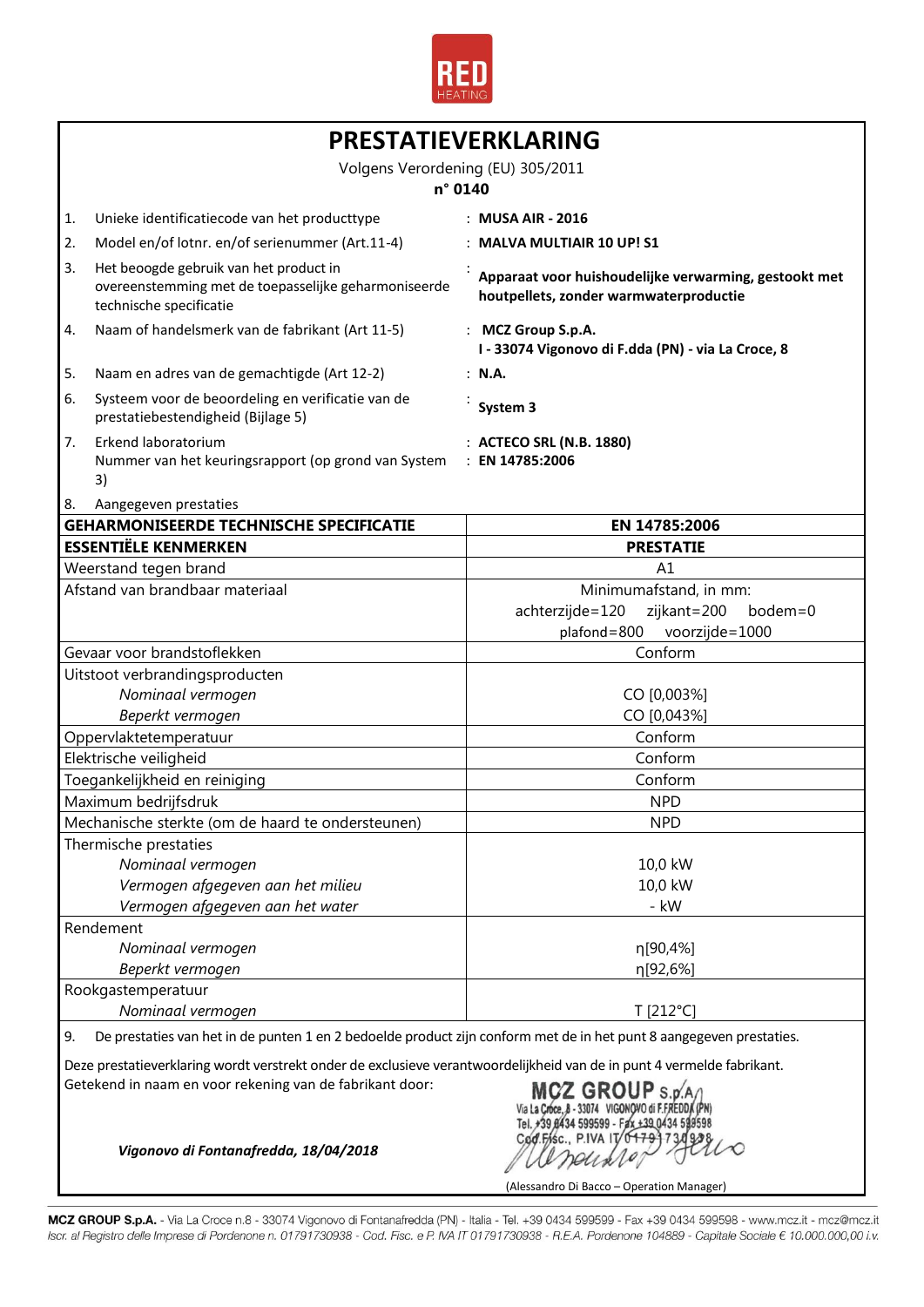

| DECLARACIÓN DE PRESTACIÓN<br>Conforme al reglamento (UE) 305/2011                                                                                                                                                                                   |                                                                                                                            |  |
|-----------------------------------------------------------------------------------------------------------------------------------------------------------------------------------------------------------------------------------------------------|----------------------------------------------------------------------------------------------------------------------------|--|
|                                                                                                                                                                                                                                                     |                                                                                                                            |  |
| 1.<br>Código de identificación único del producto-tipo                                                                                                                                                                                              | : MUSA AIR - 2016                                                                                                          |  |
| 2.<br>Modelo y/o nº. de lote y/o nº. de serie (Art.11-4)                                                                                                                                                                                            | : MALVA MULTIAIR 10 UP! S1                                                                                                 |  |
| Usos previstos del producto de conformidad con las<br>3.<br>especificaciones técnicas armonizadas correspondientes                                                                                                                                  | : Aparato para calefacción doméstica, alimentado con<br>pellets de madera, sin producción de agua caliente                 |  |
| Nombre o marca registrada del fabricante (Art 11-5)<br>4.                                                                                                                                                                                           | : MCZ Group S.p.A.<br>I - 33074 Vigonovo di F.dda (PN) - via La Croce, 8                                                   |  |
| 5.<br>Nombre y dirección del mandatario (Art 12-2)                                                                                                                                                                                                  | : N.A.                                                                                                                     |  |
| Sistema de valoración y verificación de la constancia de<br>6.<br>la prestación (Anexo 5)                                                                                                                                                           | System 3                                                                                                                   |  |
| 7.<br>Laboratorio notificado<br>Número de informe de prueba (según el System 3)                                                                                                                                                                     | : ACTECO SRL (N.B. 1880)<br>: EN 14785:2006                                                                                |  |
| Prestaciones declaradas<br>8.                                                                                                                                                                                                                       |                                                                                                                            |  |
| ESPECIFICACIÓN TÉCNICA ARMONIZADA                                                                                                                                                                                                                   | EN 14785:2006                                                                                                              |  |
| <b>CARACTERÍSTICAS ESENCIALES</b>                                                                                                                                                                                                                   | <b>PRESTACIÓN</b>                                                                                                          |  |
| Resistencia al fuego<br>Distancia de mat. comb.                                                                                                                                                                                                     | A1                                                                                                                         |  |
|                                                                                                                                                                                                                                                     | Distancia mínima, en mm:<br>$lado = 200$<br>$rev\acute{e}s = 120$<br>$fondo = 0$                                           |  |
|                                                                                                                                                                                                                                                     | $f$ rente= $1000$<br>techo=800                                                                                             |  |
| Riesgo de pérdida de combustible                                                                                                                                                                                                                    | Conforme                                                                                                                   |  |
| Emisiones de productos de combustión                                                                                                                                                                                                                |                                                                                                                            |  |
| Potencia nominal                                                                                                                                                                                                                                    | CO [0,003%]                                                                                                                |  |
| Potencia reducida                                                                                                                                                                                                                                   | CO [0,043%]                                                                                                                |  |
| Temperatura superficial                                                                                                                                                                                                                             | Conforme                                                                                                                   |  |
| Seguridad eléctrica                                                                                                                                                                                                                                 | Conforme                                                                                                                   |  |
| Accesibilidad y limpieza                                                                                                                                                                                                                            | Conforme                                                                                                                   |  |
| Presión máxima de trabajo                                                                                                                                                                                                                           | <b>NPD</b>                                                                                                                 |  |
| Resistencia mecánica (de soporte de la chimenea)                                                                                                                                                                                                    | <b>NPD</b>                                                                                                                 |  |
| Prestaciones térmicas                                                                                                                                                                                                                               |                                                                                                                            |  |
| Potencia nominal                                                                                                                                                                                                                                    | 10,0 kW                                                                                                                    |  |
| Potencia suministrada al entorno                                                                                                                                                                                                                    | 10,0 kW                                                                                                                    |  |
| Potencia cedida al agua                                                                                                                                                                                                                             | - kW                                                                                                                       |  |
| Rendimiento                                                                                                                                                                                                                                         |                                                                                                                            |  |
| Potencia nominal                                                                                                                                                                                                                                    | η[90,4%]                                                                                                                   |  |
| Potencia reducida                                                                                                                                                                                                                                   | η[92,6%]                                                                                                                   |  |
| Temperatura de humos<br>Potencia nominal                                                                                                                                                                                                            | T [212°C]                                                                                                                  |  |
| 9.                                                                                                                                                                                                                                                  | La prestación del producto según se establece en los puntos 1 y 2 cumple con las prestaciones declaradas según el punto 8. |  |
| Se expide esta declaración de prestación bajo la responsabilidad exclusiva del fabricante, según se establece en el punto 4.<br>Firmado a nombre y por cuenta del fabricante por:<br>MCZ GROUP S.P.A.<br>Tel. +39 8434 599599 - Fax +39 0434 599598 |                                                                                                                            |  |

(BL) 739 8434 399599 - PAX +39 0434 599598<br>
Cod. FASC., P.IVA IT 0 179 130 928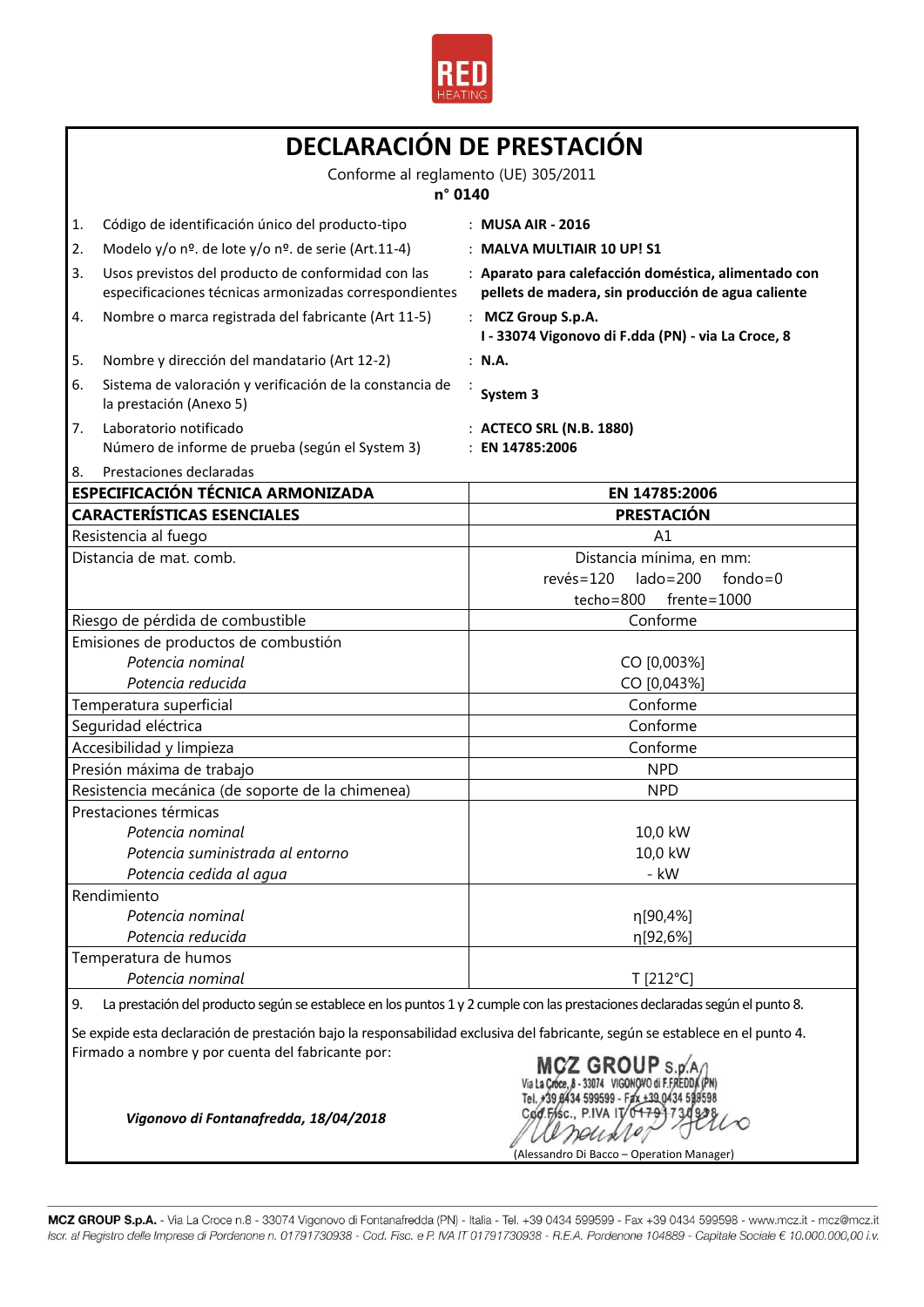

| DECLARAÇÃO DE DESEMPENHO                                                                                      |                                                                                                                                                         |                                                                          |  |
|---------------------------------------------------------------------------------------------------------------|---------------------------------------------------------------------------------------------------------------------------------------------------------|--------------------------------------------------------------------------|--|
|                                                                                                               | Em base com o regulamento (UE) 305/2011<br>n° 0140                                                                                                      |                                                                          |  |
| 1.                                                                                                            | Código de identificação único do produto-tipo                                                                                                           | : MUSA AIR - 2016                                                        |  |
| 2.                                                                                                            | Modelo e/ou nº. lote e/ou nº. série (Art.11-4)                                                                                                          | : MALVA MULTIAIR 10 UP! S1                                               |  |
| 3.                                                                                                            | Utilização prevista do produto em conformidade com a : Aparelho para aquecimento doméstico, alimentado com<br>respectiva técnica especifica harmonizada | pellets de madeira, sem a produção de água quente                        |  |
| 4.                                                                                                            | Nome ou marca registada pelo fabricante (Art 11-5)                                                                                                      | : MCZ Group S.p.A.<br>I - 33074 Vigonovo di F.dda (PN) - via La Croce, 8 |  |
| 5.                                                                                                            | Nome e endereço do mandatário (Art 12-2)                                                                                                                | : N.A.                                                                   |  |
| 6.                                                                                                            | Sistema de avaliação e verificação da regularidade do<br>desempenho (Anexo 5)                                                                           | System 3                                                                 |  |
| 7.                                                                                                            | Laboratório notificado<br>Número relação de prova (em base ao System 3)                                                                                 | : ACTECO SRL (N.B. 1880)<br>: 1880-CPR-026-010-16                        |  |
| 8.                                                                                                            | Desempenhos declarados                                                                                                                                  |                                                                          |  |
|                                                                                                               | <b>ESPECÍFICA TÉCNICA HARMONIZADA</b>                                                                                                                   | EN 14785:2006                                                            |  |
|                                                                                                               | <b>CARACTERÍSTICAS ESSENCIAIS</b>                                                                                                                       | <b>DESEMPENHO</b>                                                        |  |
|                                                                                                               | Resistência ao fogo<br>Distância de mat. comb.                                                                                                          | A1<br>Distância mínima, em mm:                                           |  |
|                                                                                                               |                                                                                                                                                         | $traseira = 120$<br>$lado = 200$<br>$fundo = 0$                          |  |
|                                                                                                               |                                                                                                                                                         | $teto = 800$<br>$f$ rente=1000                                           |  |
|                                                                                                               | Risco de vazamento de combustível                                                                                                                       | Em comformidade                                                          |  |
|                                                                                                               | Emissões de produtos de combustão                                                                                                                       |                                                                          |  |
|                                                                                                               | Potência nominal                                                                                                                                        | CO [0,003%]                                                              |  |
| Potência reduzida                                                                                             |                                                                                                                                                         | CO [0,043%]                                                              |  |
| Temperatura superficial                                                                                       |                                                                                                                                                         | Em comformidade                                                          |  |
|                                                                                                               | Segurança elétrica                                                                                                                                      | Em comformidade                                                          |  |
|                                                                                                               | Acessibilidade e limpeza                                                                                                                                | Em comformidade                                                          |  |
| Máxima pressão de exercício                                                                                   |                                                                                                                                                         | <b>NPD</b>                                                               |  |
| Resistência mecânica (para suportar a chaminé)                                                                |                                                                                                                                                         | <b>NPD</b>                                                               |  |
|                                                                                                               | Desempenho térmico                                                                                                                                      |                                                                          |  |
|                                                                                                               | Potência nominal                                                                                                                                        | 10,0 kW                                                                  |  |
|                                                                                                               | Potência libertada no ambiente                                                                                                                          | 10,0 kW                                                                  |  |
|                                                                                                               | Potência cedida à água                                                                                                                                  | - kW                                                                     |  |
| Rendimento                                                                                                    |                                                                                                                                                         |                                                                          |  |
|                                                                                                               | Potência nominal                                                                                                                                        | η[90,4%]                                                                 |  |
|                                                                                                               | Potência reduzida                                                                                                                                       | η[92,6%]                                                                 |  |
|                                                                                                               | Temperatura fumos                                                                                                                                       |                                                                          |  |
|                                                                                                               | Potência nominal                                                                                                                                        | T [212°C]                                                                |  |
| 9.                                                                                                            | O desempenho do produto ao qual se referem os pontos 1 e 2 estão em conformidade com o desempenho declarado no ponto 8.                                 |                                                                          |  |
|                                                                                                               | É emitida a presente declaração de desempenho sob a responsabilidade exclusiva do fabricante referido no ponto 4.                                       |                                                                          |  |
| Assinado com nome e por conta do fabricante de:<br><b>MCZ GROUPs</b><br>Vigonovo di Fontanafredda, 18/04/2018 |                                                                                                                                                         |                                                                          |  |

MCZ GROUP S.p.A. - Via La Croce n.8 - 33074 Vigonovo di Fontanafredda (PN) - Italia - Tel. +39 0434 599599 - Fax +39 0434 599598 - www.mcz.it - mcz@mcz.it Iscr. al Registro delle Imprese di Pordenone n. 01791730938 - Cod. Fisc. e P. IVA IT 01791730938 - R.E.A. Pordenone 104889 - Capitale Sociale € 10.000.000,00 i.v.

(Alessandro Di Bacco – Operation Manager)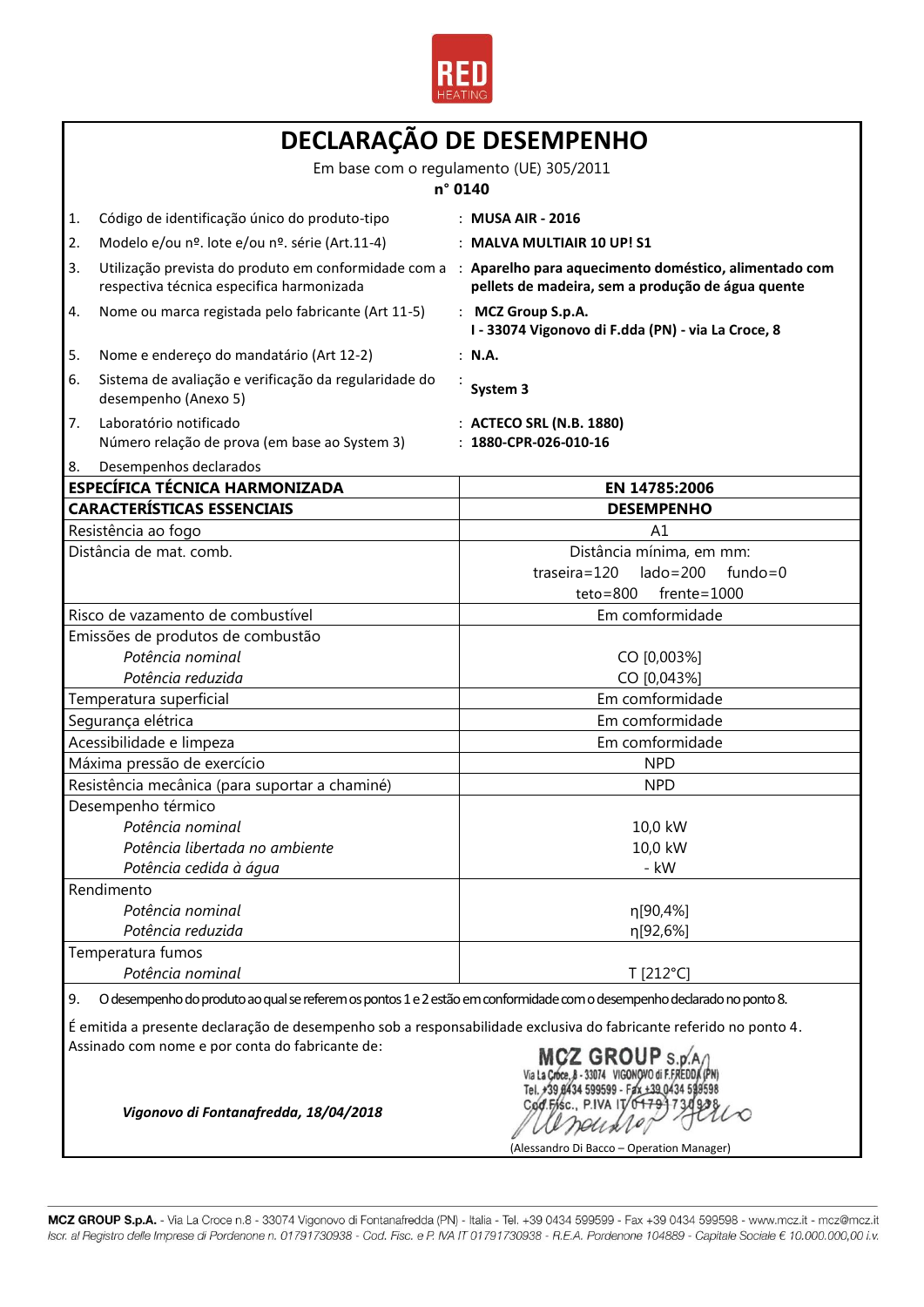

|                                |                                                                                                              | ΔΗΛΩΣΗ ΑΠΟΔΟΣΗΣ                                                                                 |  |
|--------------------------------|--------------------------------------------------------------------------------------------------------------|-------------------------------------------------------------------------------------------------|--|
|                                |                                                                                                              | Με βάση τον κανονισμό (ΕΕ) 305/2011                                                             |  |
|                                |                                                                                                              | n° 0140                                                                                         |  |
| 1.                             | Μοναδικός κωδικός αναγνώρισης του προϊόντος-<br>τύπου                                                        | <b>MUSA AIR - 2016</b>                                                                          |  |
| 2.                             | Μοντέλο ή/και αρ. παρτίδας ή/και αύξων αρ. (Άρθρο<br>$11-4)$                                                 | <b>MALVA MULTIAIR 10 UP! S1</b>                                                                 |  |
| 3.                             | Προβλεπόμενες χρήσεις του προϊόντος σύμφωνα με<br>τις εναρμονισμένες τεχνικές προδιαγραφές                   | : Συσκευή οικιακής θέρμανσης, τροφοδοτούμενη με πέλετ<br>ξύλου, χωρίς την παραγωγή ζεστού νερού |  |
| 4.                             | Καταχωρημένη επωνυμία ή εμπορικό σήμα του<br>κατασκευαστή (Άρθρο 11-5)                                       | : MCZ Group S.p.A.<br>I - 33074 Vigonovo di F.dda (PN) - via La Croce, 8                        |  |
| 5.                             | Όνομα και διεύθυνση του εντολοδόχου (Άρθρο 12-2)                                                             | : N.A.                                                                                          |  |
| 6.                             | Σύστημα εκτίμησης και επαλήθευσης της<br>σταθερότητας της επίδοσης (Συνημμένο 5)                             | System 3                                                                                        |  |
| 7.                             | Κοινοποιημένο εργαστήριο<br>Αριθμός αναφοράς της δοκιμής (με βάση το System 3) : 1880-CPR-026-010-16         | : ACTECO SRL (N.B. 1880)                                                                        |  |
| 8.                             | Δηλωμένες επιδόσεις                                                                                          |                                                                                                 |  |
|                                | ΕΝΑΡΜΟΝΙΣΜΈΝΗ ΤΕΧΝΙΚΉ ΠΡΟΔΙΑΓΡΑΦΉ                                                                            | EN 14785:2006                                                                                   |  |
|                                | ΒΑΣΙΚΆ ΧΑΡΑΚΤΗΡΙΣΤΙΚΆ                                                                                        | ΕΠΙΔΌΣΕΙΣ                                                                                       |  |
|                                | Αντοχή στη φωτιά                                                                                             | A1                                                                                              |  |
|                                | Απόσταση από το καύσιμο υλικό                                                                                | Ελάχιστη απόσταση, σε mm:                                                                       |  |
|                                |                                                                                                              | πίσω μέρος=120 πλευρά=200 κάτω μέρος=0                                                          |  |
|                                |                                                                                                              | ταβάνι=800<br>μπροστινό μέρος=1000                                                              |  |
| Κίνδυνος διαρροής καυσίμου     |                                                                                                              | Σύμφωνη                                                                                         |  |
|                                | Εκπομπές προϊόντων καύσης                                                                                    |                                                                                                 |  |
| Ονομαστική Ισχύς               |                                                                                                              | CO [0,003%]                                                                                     |  |
| Μειωμένη ισχύς                 |                                                                                                              | CO [0,043%]                                                                                     |  |
|                                | Επιφανειακή θερμοκρασία                                                                                      | Σύμφωνη                                                                                         |  |
|                                | Ηλεκτρική ασφάλεια                                                                                           | Σύμφωνη                                                                                         |  |
|                                | Πρόσβαση και καθαρισμός                                                                                      | Σύμφωνη                                                                                         |  |
|                                | Μέγιστη πίεση λειτουργίας                                                                                    | <b>NPD</b>                                                                                      |  |
|                                | Μηχανική αντοχή (για να υποβαστάζει το τζάκι)                                                                | <b>NPD</b>                                                                                      |  |
|                                | Θερμικές επιδόσεις                                                                                           |                                                                                                 |  |
|                                | Ονομαστική Ισχύς                                                                                             | 10,0 kW                                                                                         |  |
| Ισχύς παραγωγής στο περιβάλλον |                                                                                                              | 10,0 kW                                                                                         |  |
| Ισχύς που προσδίδεται στο νερό |                                                                                                              | - kW                                                                                            |  |
|                                | Απόδοση                                                                                                      |                                                                                                 |  |
|                                | Ονομαστική Ισχύς                                                                                             | n[90,4%]                                                                                        |  |
|                                | Μειωμένη ισχύς                                                                                               | η[92,6%]                                                                                        |  |
|                                | Θερμοκρασία καπνών                                                                                           |                                                                                                 |  |
|                                | Ονομαστική Ισχύς                                                                                             | T [212°C]                                                                                       |  |
| 9.                             | Η απόδοση του προϊόντος που αναφέρεται στα σημεία 1 και 2 είναι σύμφωνη με τη δηλωμένη απόδοση στο σημείο 8. |                                                                                                 |  |

Εκδίδεται η παρούσα δήλωση απόδοσης υπό την αποκλειστική ευθύνη του κατασκευαστή που αναφέρεται στο σημείο 4. Υπεγράφη στο όνομα και για λογαριασμό του κατασκευαστή από:

*Vigonovo di Fontanafredda, 18/04/2018*

MCZ GROUP S.p.A.)<br>Via La Croce, 8 - 33074 VIGONOVO di F.FREDDA (PN)<br>Tel. +39,8434 599599 - F2x +39,0434 589598 Cod.Fisc., **PIVA 17**  $70$ 'fH perile U (Alessandro Di Bacco – Operation Manager)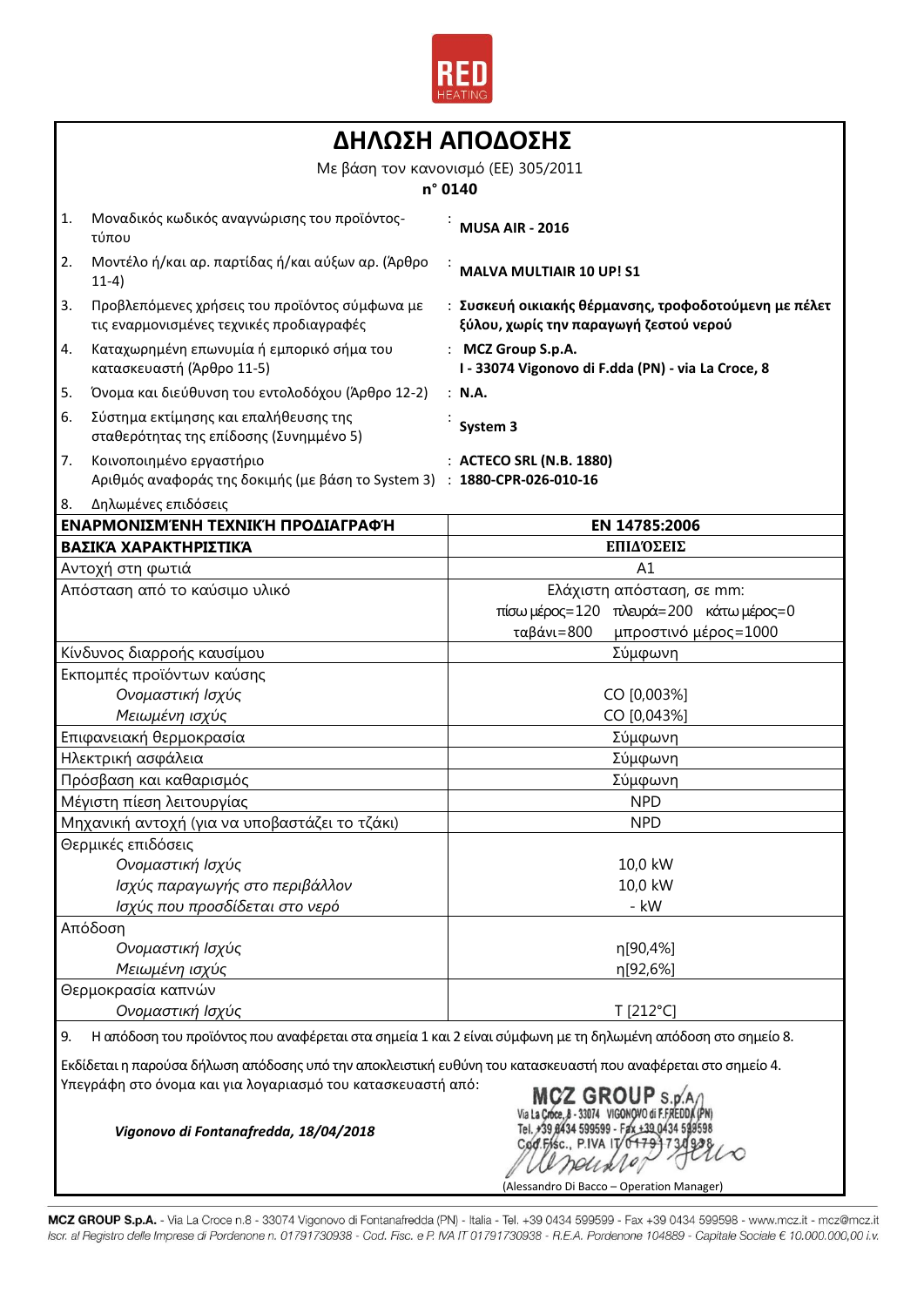

|                                      | YDEEVNEDEKLARATION                                                                                                                    |                                                                             |  |
|--------------------------------------|---------------------------------------------------------------------------------------------------------------------------------------|-----------------------------------------------------------------------------|--|
|                                      | I henhold til forordning (EU) 305/2011                                                                                                |                                                                             |  |
|                                      | n° 0140                                                                                                                               |                                                                             |  |
| 1.                                   | Produkttypens unikke identifikationskode                                                                                              | : MUSA AIR - 2016                                                           |  |
| 2.                                   | Model og/eller partinr. og/eller serienr (Art.11-4)                                                                                   | : MALVA MULTIAIR 10 UP! S1                                                  |  |
|                                      |                                                                                                                                       |                                                                             |  |
| 3.                                   | Tilsigtede anvendelser af produktet i<br>overensstemmelse med den pågældende<br>harmoniserede tekniske specifikation                  | Apparat til boligopvarmning med træpiller, uden<br>produktion af varmt vand |  |
| 4.                                   | Fabrikantens navn eller registreret varemærke (Art 11- : MCZ Group S.p.A.<br>5)                                                       | I - 33074 Vigonovo di F.dda (PN) - via La Croce, 8                          |  |
| 5.                                   | Navn og adresse på den bemyndigede repræsentant (Art<br>$12-2)$                                                                       | N.A.                                                                        |  |
| 6.                                   | System til vurdering og kontrol af ydeevnens konstans<br>(Bilag 5)                                                                    | System 3                                                                    |  |
| 7.                                   | Notificeret laboratorium                                                                                                              | : ACTECO SRL (N.B. 1880)                                                    |  |
|                                      | Nummer testrapport (baseret på System 3)                                                                                              | $: 1880$ -CPR-026-010-16                                                    |  |
| 8.                                   | Deklarerede ydeevner                                                                                                                  |                                                                             |  |
|                                      | <b>HARMONISERET TEKNISK SPECIFIKATION</b>                                                                                             | EN 14785:2006                                                               |  |
|                                      | <b>VÆSENTLIGE EGENSKABER</b>                                                                                                          | <b>YDEEVNE</b>                                                              |  |
|                                      | Brandmodstandsevne                                                                                                                    | A1                                                                          |  |
|                                      | Afstand fra brændbart mat.                                                                                                            | Mindste afstand, i mm:                                                      |  |
|                                      |                                                                                                                                       | bagside=120<br>$side=200$<br>$bund = 0$                                     |  |
|                                      |                                                                                                                                       | $loft = 800$<br>$forside = 1000$                                            |  |
|                                      | Risiko for udslip af brændsel                                                                                                         | I overensstemmelse                                                          |  |
|                                      | Emissioner forbrændingsprodukter                                                                                                      |                                                                             |  |
| Nominel effekt                       |                                                                                                                                       | CO [0,003%]                                                                 |  |
| Nedsat effekt<br>Overfladetemperatur |                                                                                                                                       | CO [0,043%]                                                                 |  |
|                                      | Elektrisk sikkerhed                                                                                                                   | I overensstemmelse                                                          |  |
|                                      |                                                                                                                                       | I overensstemmelse                                                          |  |
|                                      | Tilgængelighed og rengøring                                                                                                           | I overensstemmelse                                                          |  |
|                                      | Maksimalt driftstryk<br>Mekanisk styrke (til at støtte skorstenen)                                                                    | <b>NPD</b><br><b>NPD</b>                                                    |  |
|                                      |                                                                                                                                       |                                                                             |  |
|                                      | Termiske ydeevner                                                                                                                     |                                                                             |  |
|                                      | Nominel effekt<br>Effekt overført til omgivelserne                                                                                    | 10,0 kW<br>10,0 kW                                                          |  |
|                                      | Effekt overført til vandet                                                                                                            | - kW                                                                        |  |
| Ydelse                               |                                                                                                                                       |                                                                             |  |
|                                      | Nominel effekt                                                                                                                        | η[90,4%]                                                                    |  |
|                                      | Nedsat effekt                                                                                                                         | η[92,6%]                                                                    |  |
|                                      | Røggastemperatu                                                                                                                       |                                                                             |  |
| Nominel effekt                       |                                                                                                                                       | T [212°C]                                                                   |  |
| 9.                                   | Ydeevnen for det produkt, der er anført i punkt 1 og 2, er i overensstemmelse med den deklarerede ydeevne i punkt 8.                  |                                                                             |  |
|                                      | Denne ydeevnedeklaration udstedes på eneansvar af den fabrikant, der er anført i punkt 4.                                             |                                                                             |  |
|                                      | Underskrevet for fabrikanten og på dennes vegne af:<br>MCZ GROUP s.p.<br>Cod.Fisc., P.IVA IT<br>Vigonovo di Fontanafredda, 18/04/2018 |                                                                             |  |
|                                      |                                                                                                                                       | (Alessandro Di Bacco - Operation Manager)                                   |  |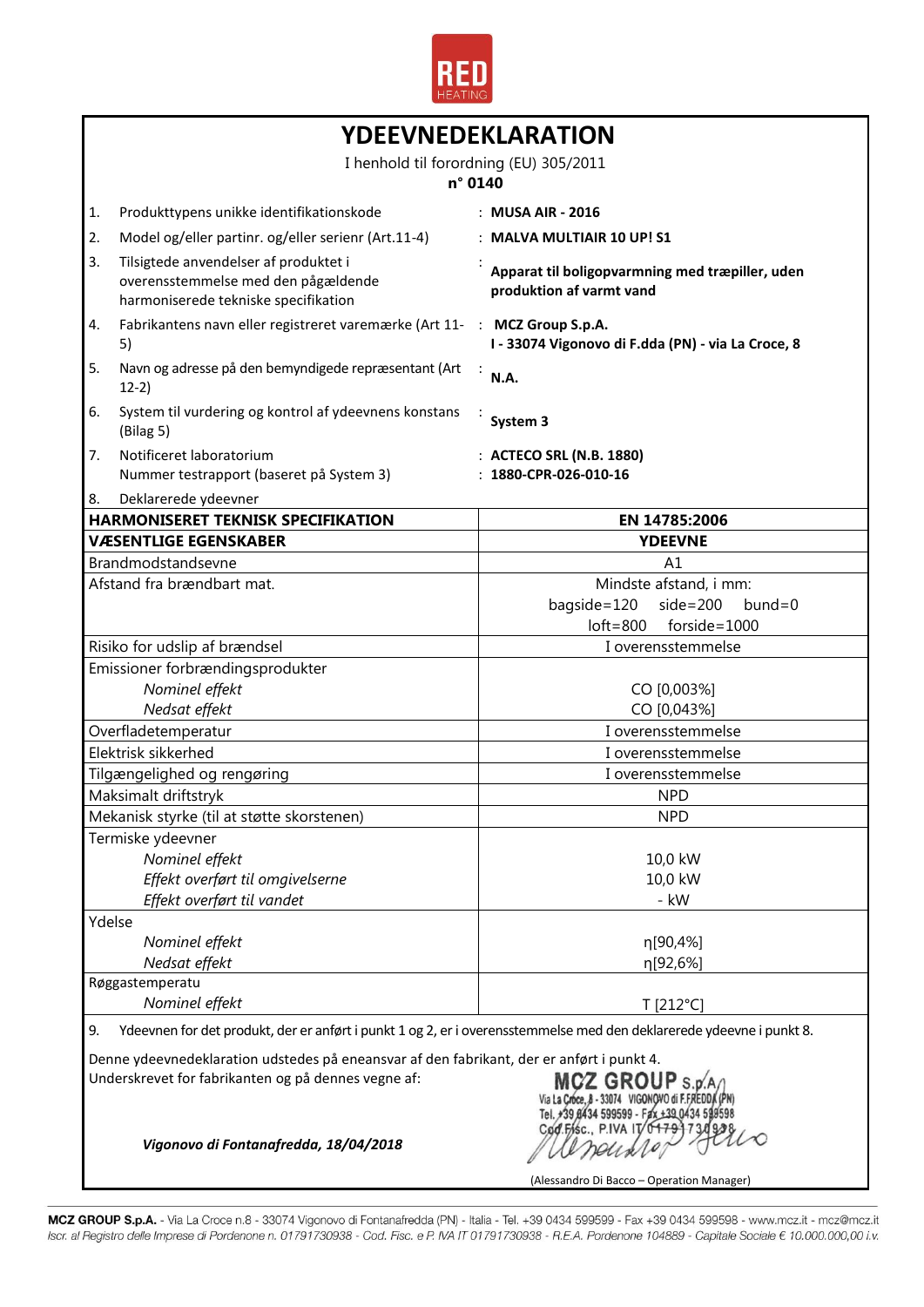

|                                                                       |                                                                                                          | PRESTANDADEKLARATION                                                                                       |  |
|-----------------------------------------------------------------------|----------------------------------------------------------------------------------------------------------|------------------------------------------------------------------------------------------------------------|--|
|                                                                       | Enlighet med förordningen (EU) 305/2011<br>n° 0140                                                       |                                                                                                            |  |
| 1.                                                                    | Unik identifikationskod för produkttypen                                                                 | : MUSA AIR - 2016                                                                                          |  |
| 2.                                                                    | Modell och/eller partinummer och/eller serienr.<br>$(Art.11-4)$                                          | <b>MALVA MULTIAIR 10 UP! S1</b>                                                                            |  |
| 3.                                                                    | Avsedd användning av produkten i enlighet med de<br>tillämpliga harmoniserade tekniska specifikationerna | : Apparater för uppvärmning av bostäder, som drivs med<br>träpellets, utan produktion av varmvatten        |  |
| 4.                                                                    | Namn eller märke som registrerats av tillverkaren (Art<br>$11-5)$                                        | : MCZ Group S.p.A.<br>I - 33074 Vigonovo di F.dda (PN) - via La Croce, 8                                   |  |
| 5.                                                                    | Ombudets namn och adress (Art 12-2)                                                                      | : N.A.                                                                                                     |  |
| 6.                                                                    | System för bedömning och kontroll av den fortlöpande<br>prestandan (Bilaga 5)                            | System 3                                                                                                   |  |
| 7.                                                                    | Deklarerat laboratorium<br>Nr. provrapport (baserat på System 3)                                         | : ACTECO SRL (N.B. 1880)<br>: 1880-CPR-026-010-16                                                          |  |
| 8.                                                                    | Deklarerade prestationer                                                                                 |                                                                                                            |  |
|                                                                       | <b>HARMONISERAD TEKNISK SPECIFIKATION</b>                                                                | EN 14785:2006                                                                                              |  |
|                                                                       | <b>GRUNDLÄGGANDE EGENSKAPER</b>                                                                          | <b>PRESTANDA</b>                                                                                           |  |
|                                                                       | Resistens mot eld                                                                                        | A1                                                                                                         |  |
|                                                                       | Avstånd från brännbart material                                                                          | Minimiavstånd, i mm<br>$bak = 120$<br>$sida=200$<br>botten=0                                               |  |
|                                                                       |                                                                                                          | $tak = 800$<br>$frame = 1000$                                                                              |  |
|                                                                       | Risk för bränslespill                                                                                    | Överensstämmer                                                                                             |  |
|                                                                       | Utsläpp av förbränningsprodukter                                                                         |                                                                                                            |  |
|                                                                       | nominell effekt                                                                                          | CO [0,003%]                                                                                                |  |
|                                                                       | reducerad effekt                                                                                         | CO [0,043%]                                                                                                |  |
|                                                                       | Ytans temperatur                                                                                         | Överensstämmer                                                                                             |  |
|                                                                       | Elsäkerhet                                                                                               | Överensstämmer                                                                                             |  |
|                                                                       | Tillgänglighet och rengöring                                                                             | Överensstämmer                                                                                             |  |
|                                                                       |                                                                                                          | <b>NPD</b>                                                                                                 |  |
| Maximalt arbetstryck<br>Mekanisk hållfasthet (för att stödja kaminen) |                                                                                                          | <b>NPD</b>                                                                                                 |  |
|                                                                       | Termisk prestanda                                                                                        |                                                                                                            |  |
|                                                                       |                                                                                                          | 10,0 kW                                                                                                    |  |
| Nominell effekt                                                       |                                                                                                          | 10,0 kW                                                                                                    |  |
| Effekt som ges till omgivningen                                       |                                                                                                          |                                                                                                            |  |
|                                                                       | Effekt som överförs till vattnet                                                                         | - kW                                                                                                       |  |
|                                                                       | Avkastning<br>nominell effekt                                                                            |                                                                                                            |  |
|                                                                       | reducerad effekt                                                                                         | η[90,4%]                                                                                                   |  |
|                                                                       |                                                                                                          | η[92,6%]                                                                                                   |  |
|                                                                       | Röktemperatur                                                                                            |                                                                                                            |  |
|                                                                       | nominell effekt                                                                                          | T [212°C]                                                                                                  |  |
| 9.                                                                    |                                                                                                          | Prestandan hos den produkt som avses i punkterna 1 och 2 överensstämmer med den prestanda som deklareras i |  |

9. Prestandan hos den produkt som avses i punkterna 1 och 2 överensstämmer med den prestanda som deklareras i punkt 8.

Denna prestandadeklaration lämnas under det egna ansvaret hos tillverkaren som avses i punkt 4. Undertecknat med namn och på uppdrag av tillverkaren av:

*Vigonovo di Fontanafredda, 18/04/2018*

MCZ GROUP S.p.A/I Via La Croce, 8 - 33074 VIGONOVO di F.FREDDA (PN)<br>Tel. +39 8434 599599 - Fax +39 0434 599598 Cod.Fisc., P.IVA IT/0479 173093 rensiv

(Alessandro Di Bacco – Operation Manager)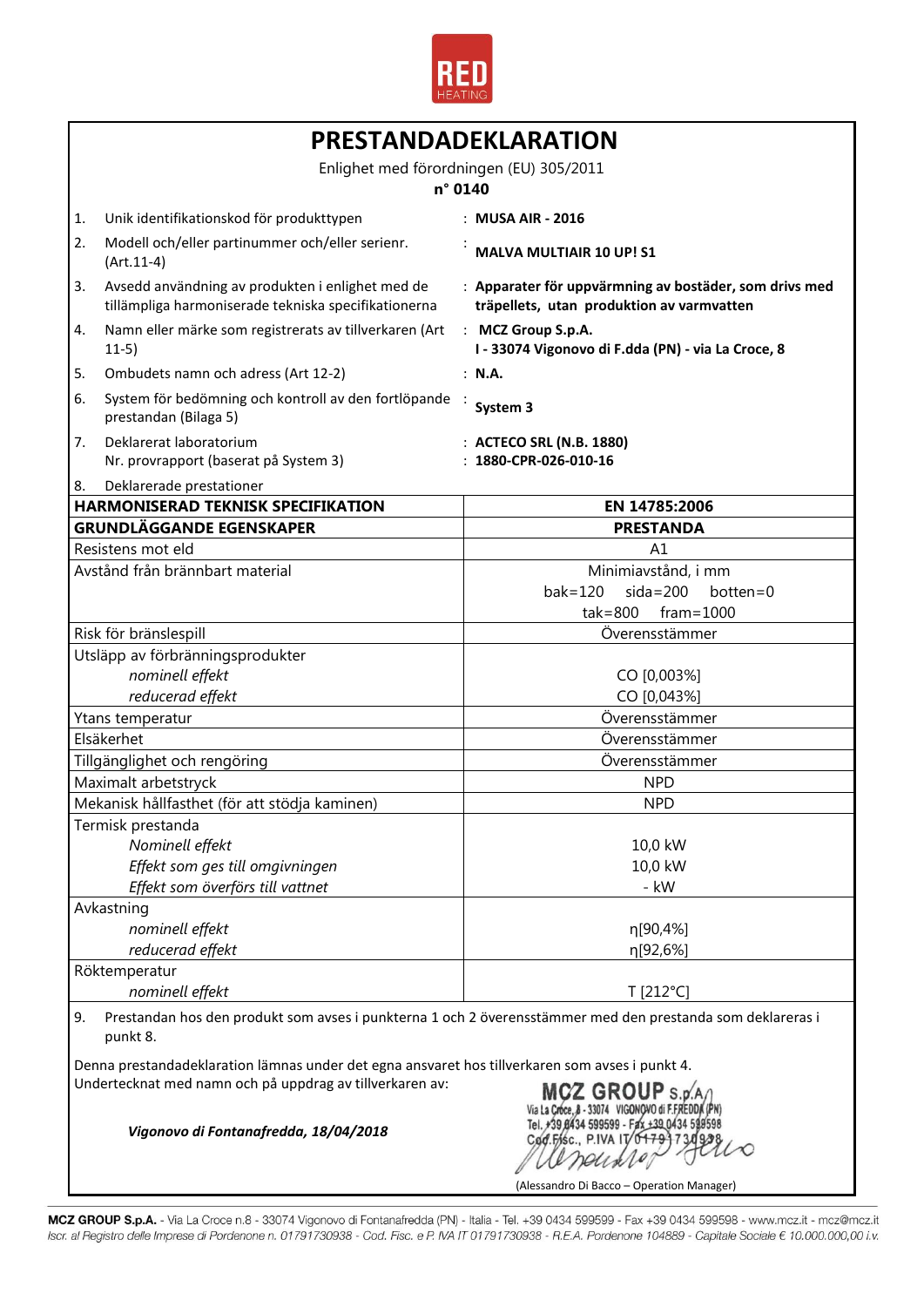

|                          | DEKLARACJA WŁAŚCIWOŚCI UŻYTKOWYCH                                                                                 |                                                                                                                    |  |
|--------------------------|-------------------------------------------------------------------------------------------------------------------|--------------------------------------------------------------------------------------------------------------------|--|
|                          | Na podstawie rozporządzenia (UE) 305/2011                                                                         |                                                                                                                    |  |
|                          | n° 0140                                                                                                           |                                                                                                                    |  |
| 1.                       | Unikalny identyfikator typu wyrobu                                                                                | : MUSA AIR - 2016                                                                                                  |  |
| 2.                       | Model i/lub nr partia i/lub nr serii (Art.11-4)                                                                   | : MALVA MULTIAIR 10 UP! S1                                                                                         |  |
| 3.                       | Zamierzone zastosowania produktu zgodnie z mającą<br>zastosowanie zharmonizowaną specyfikacją techniczną          | : Urządzenie do ogrzewania gospodarstw domowych,<br>zasilane drewnianymi peletami, bez wytwarzania ciepłej<br>wody |  |
| 4.                       | Nazwa lub znak towarowy producenta (Art 11-5)                                                                     | : MCZ Group S.p.A.<br>I - 33074 Vigonovo di F.dda (PN) - via La Croce, 8                                           |  |
| 5.                       | Nazwa i adres przedstawiciela (Art 12-2)                                                                          | : N.A.                                                                                                             |  |
| 6.                       | System oceny i weryfikacji stałości właściwości<br>użytkowych (Załącznik 5)                                       | System 3                                                                                                           |  |
| 7.                       | Notyfikowane laboratorium<br>Numer raportu z badań testowych (na podstawie Systemu 3)                             | : ACTECO SRL (N.B. 1880)<br>$: 1880$ -CPR-026-010-16                                                               |  |
| 8.                       | Deklarowane osiągi                                                                                                |                                                                                                                    |  |
|                          | Zharmonizowana specyfikacja techniczna                                                                            | EN 14785:2006                                                                                                      |  |
|                          | Podstawowe właściwości<br>Odporność na ogień                                                                      | Osiągi<br>A1                                                                                                       |  |
|                          | Odległość od mat. zł.                                                                                             | Odległość minimalna, w mm                                                                                          |  |
|                          |                                                                                                                   | $ty = 120$<br>$b$ ok=200<br>$spód=0$<br>$s$ ufit=800<br>$przód = 1000$                                             |  |
|                          | Ryzyka rozlania paliwa                                                                                            | Zgodny                                                                                                             |  |
|                          | Emisja produktów spalania                                                                                         |                                                                                                                    |  |
|                          | Moc znamionowa                                                                                                    | CO [0,003%]                                                                                                        |  |
|                          | Moc zmniejszona                                                                                                   | CO [0,043%]                                                                                                        |  |
|                          | Temperatura na powierzchni                                                                                        | Zgodny                                                                                                             |  |
|                          | Bezpieczeństwo elektryczne                                                                                        | Zgodny                                                                                                             |  |
| Dostępność i czyszczenie |                                                                                                                   | Zgodny                                                                                                             |  |
|                          | Maksymalne ciśnienie pracy                                                                                        | <b>NPD</b>                                                                                                         |  |
|                          | Wytrzymałość mechaniczna (wspieranie komina)                                                                      | <b>NPD</b>                                                                                                         |  |
|                          | Wydajność cieplna                                                                                                 |                                                                                                                    |  |
|                          | Moc znamionowa                                                                                                    | 10,0 kW                                                                                                            |  |
|                          | Moc przekazywana do otoczenia                                                                                     | 10,0 kW<br>- kW                                                                                                    |  |
|                          | Moc przekazywana do wody                                                                                          |                                                                                                                    |  |
|                          | Wydajność<br>Moc znamionowa                                                                                       | η[90,4%]                                                                                                           |  |
|                          | Moc zmniejszona                                                                                                   | η[92,6%]                                                                                                           |  |
|                          | Temperatura spalin                                                                                                |                                                                                                                    |  |
|                          | Moc znamionowa                                                                                                    | T [212°C]                                                                                                          |  |
| 9.                       |                                                                                                                   | Wydajność produktu, o którym mowa w pkt. 1 i 2 jest zgodna z deklarowanymi właściwościami użytkowymi w pkt 8.      |  |
|                          | Niniejszą deklarację właściwości użytkowych wystawia się na wyłączną odpowiedzialność producenta, o którym mowa w |                                                                                                                    |  |
| pkt 4.                   | Podpisano w imieniu i na rzecz producenta, przez:                                                                 | <b>MCZ GROUP</b><br>GO FASC. PIVA IT/0                                                                             |  |
|                          | Vigonovo di Fontanafredda, 18/04/2018                                                                             | (Alessandro Di Bacco - Operation Manager)                                                                          |  |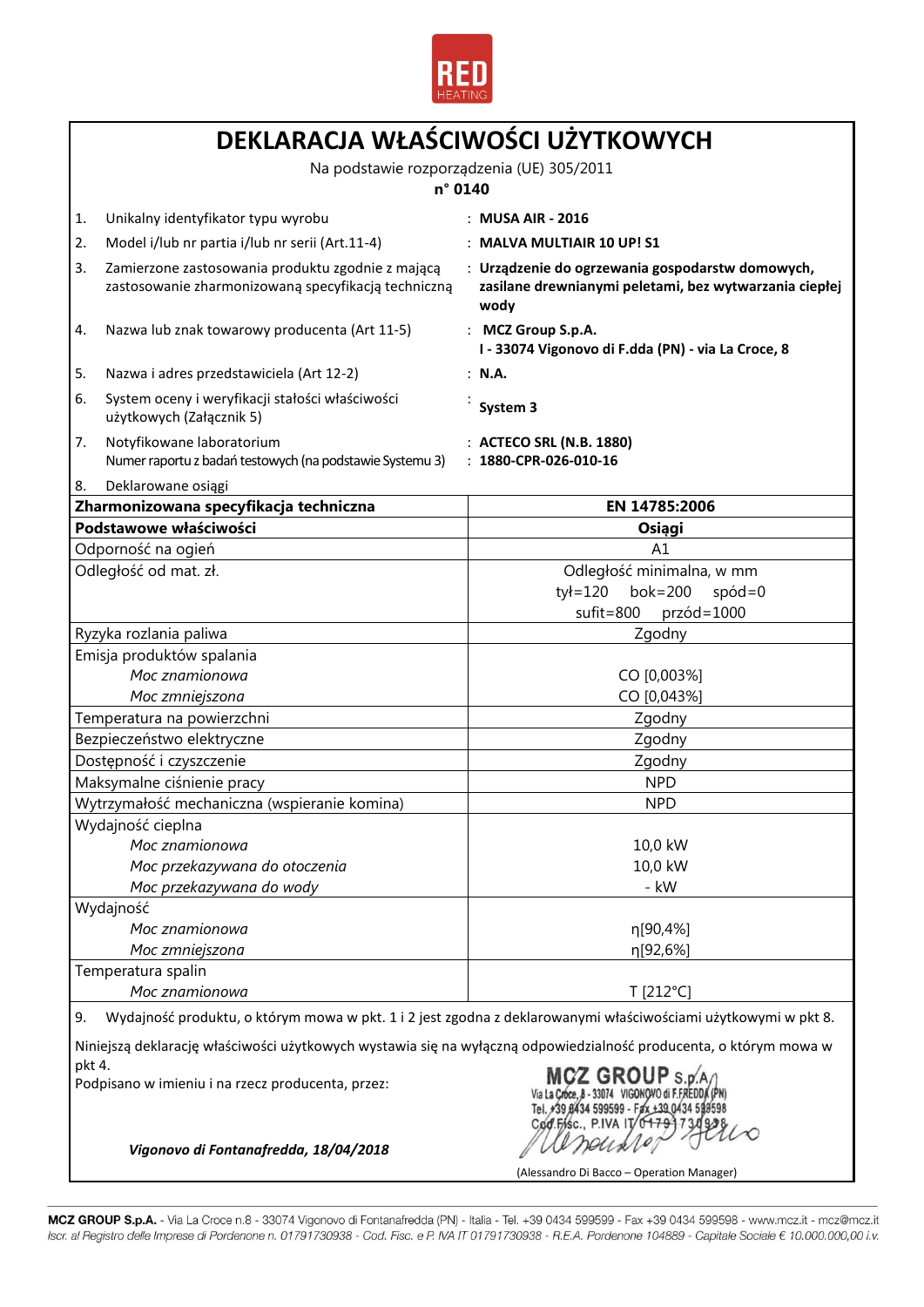

ń

| <b>IZJAVA O ZMOGLJIVOSTIH</b>                                                                    |                                                                                                                       |                                                                                                    |  |
|--------------------------------------------------------------------------------------------------|-----------------------------------------------------------------------------------------------------------------------|----------------------------------------------------------------------------------------------------|--|
| Glede na določila (UE) 305/2011<br>n° 0140                                                       |                                                                                                                       |                                                                                                    |  |
| 1.                                                                                               | Specifična kodna oznaka izdelka-tipa                                                                                  | : MUSA AIR - 2016                                                                                  |  |
| 2.                                                                                               | Model in/ali št. partije in/ali št. serije (Art.11-4)                                                                 | : MALVA MULTIAIR 10 UP! S1                                                                         |  |
| 3.                                                                                               | Predvidena uporaba izdelka glede na ustrezno skladno<br>tehnično normo                                                | : Naprava za hišno ogrevanje na lesene pelete, brez<br>proizvajanja tople vode                     |  |
| 4.                                                                                               | Ime in znamka, ki ju je proizvajalec registriral (Art 11-5)                                                           | : MCZ Group S.p.A.<br>I - 33074 Vigonovo di F.dda (PN) - via La Croce, 8                           |  |
| 5.                                                                                               | Ime in naslov zastopnika (Art 12-2)                                                                                   | : N.A.                                                                                             |  |
| 6.                                                                                               | Sistem ocenjevanja in preverjanja konstantnosti<br>lastnosti (Priloga 5)                                              | System 3                                                                                           |  |
| 7.                                                                                               | Priglašeni laboratorij<br>Število poročila o preizkusu (glede na Sistem 3)                                            | : ACTECO SRL (N.B. 1880)<br>$: 1880$ -CPR-026-010-16                                               |  |
| 8.                                                                                               | Navedene zmogljivosti                                                                                                 |                                                                                                    |  |
|                                                                                                  | SKLADNA TEHNIČNA SPECIFIKA                                                                                            | EN 14785:2006                                                                                      |  |
|                                                                                                  | <b>BISTVENE ZNAČILNOSTI</b>                                                                                           | <b>ZMOGLJIVOST</b>                                                                                 |  |
|                                                                                                  | Odpornost na ogenj                                                                                                    | A1                                                                                                 |  |
|                                                                                                  | Razdalja od gorlj. mat.                                                                                               | Minimalna razdalja, v mm<br>stransko=200<br>zadaj=120<br>$spodaj=0$<br>$strop=800$<br>spredaj=1000 |  |
|                                                                                                  | Rizik od ispuštanja goriva                                                                                            | U skladu                                                                                           |  |
|                                                                                                  | Ispuštanje produkata izgaranja                                                                                        |                                                                                                    |  |
|                                                                                                  | Nazivna snaga                                                                                                         | CO [0,003%]                                                                                        |  |
|                                                                                                  | Smanjena snaga                                                                                                        | CO [0,043%]                                                                                        |  |
| Površinska temperatura                                                                           |                                                                                                                       | U skladu                                                                                           |  |
| Električna sigurnost                                                                             |                                                                                                                       | U skladu                                                                                           |  |
|                                                                                                  | Pristupačnost i čišćenje                                                                                              | U skladu                                                                                           |  |
| Maksimalni radni tlak                                                                            |                                                                                                                       | <b>NPD</b>                                                                                         |  |
| Mehanička čvrstoća (da bi poduprijela kamin)                                                     |                                                                                                                       | <b>NPD</b>                                                                                         |  |
|                                                                                                  | Toplinska svojstva                                                                                                    |                                                                                                    |  |
|                                                                                                  | Nazivna snaga                                                                                                         | 10,0 kW                                                                                            |  |
|                                                                                                  | Izlazna snaga okruženja                                                                                               | 10,0 kW                                                                                            |  |
|                                                                                                  | Snaga prenesena na vodu                                                                                               | - kW                                                                                               |  |
|                                                                                                  | Performanse                                                                                                           | η[90,4%]                                                                                           |  |
|                                                                                                  | Nazivna snaga                                                                                                         | η[92,6%]                                                                                           |  |
|                                                                                                  | Smanjena snaga<br>Temperatura dima                                                                                    |                                                                                                    |  |
| Nazivna snaga                                                                                    |                                                                                                                       | T [212°C]                                                                                          |  |
| Performansa proizvoda iz točke 1. i 2. je u skladu s deklariranom performansom iz točke 8.<br>9. |                                                                                                                       |                                                                                                    |  |
|                                                                                                  | Ova izjava o performansama se izdaje u isključivoj odgovornosti proizvođača ako pod točkom 4.                         |                                                                                                    |  |
|                                                                                                  | Potpisano u ime i za proizvođača od strane:<br>MCZ GROUP S.p.<br>500500 - Fax +39 0434 59<br>Cod.Fisc., P.IVA IT/0479 |                                                                                                    |  |
|                                                                                                  | Vigonovo di Fontanafredda, 18/04/2018                                                                                 | (Alessandro Di Bacco - Operation Manager)                                                          |  |